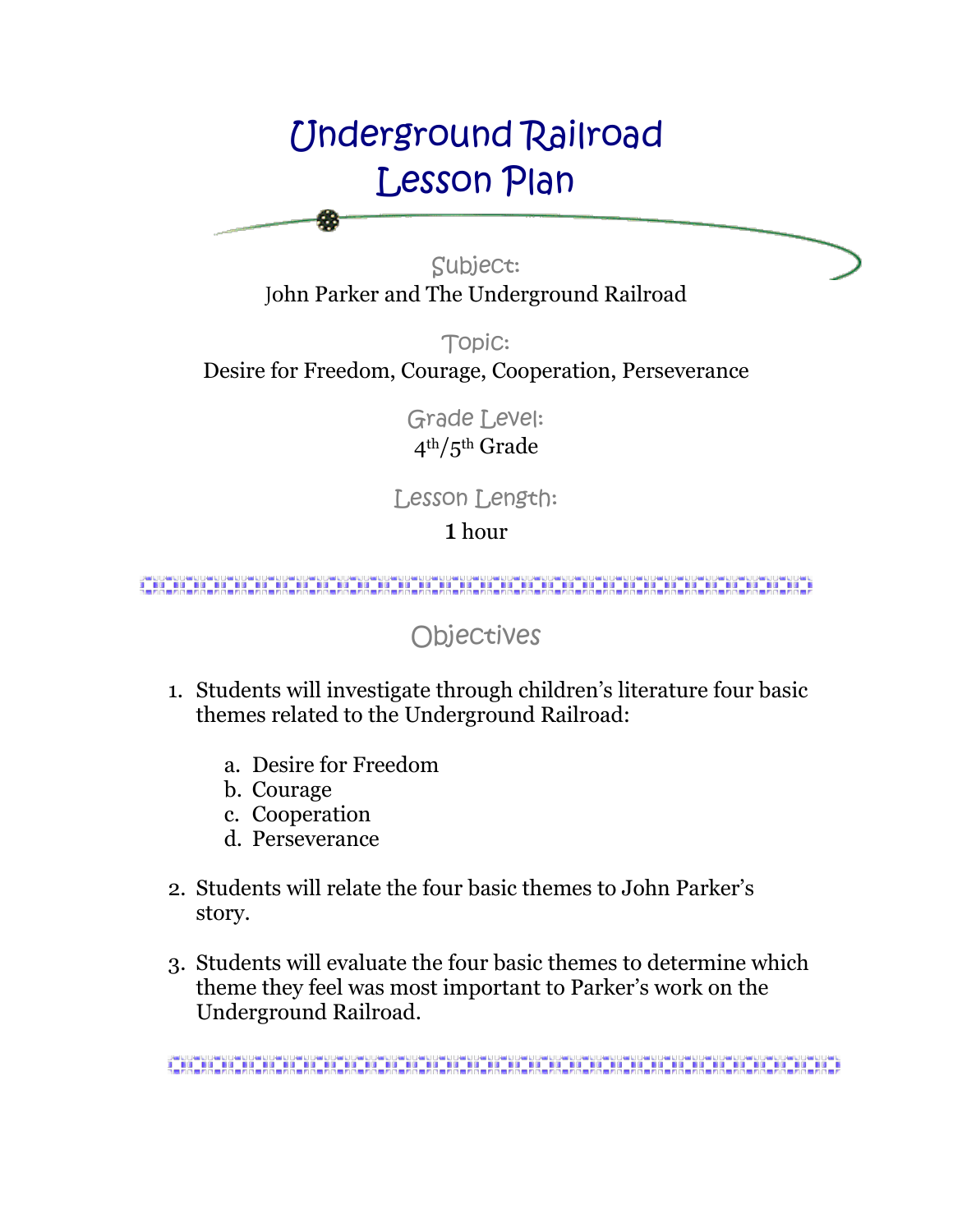## Materials

- 1. *Freedom River* by Doreen Rappaport.
- 2. Chart paper and colored markers.
- 3. Pencil and paper for each student.

#### 

## Background Information Teacher Resources

- 1. Underground Railroad Website <http://www.ket.org/underground/>
- 2. Underground Railroad Freedom Center Website [http://undergroundrailroad.org](http://undergroundrailroad.org/)
- 3. National Geographic Interactive Journey <http://nationalgeographic.com/features/99/railroad/j2.html>
- 4. Definition of Underground Railroad Terms
	- a. passenger a slave traveling on the Underground Railroad
	- b. conductor a guide who led runaway slaves to freedom
	- c. stations safe houses where the conductor and passengers could stop to find safety, shelter, and food
	- d. route a specific path of stations that were followed to freedom
	- e. package code term for runaway slave

## Procedures

1. Introduce the children's book *Freedom River* by Doreen Rappaport. The introduction in the front of the book sets the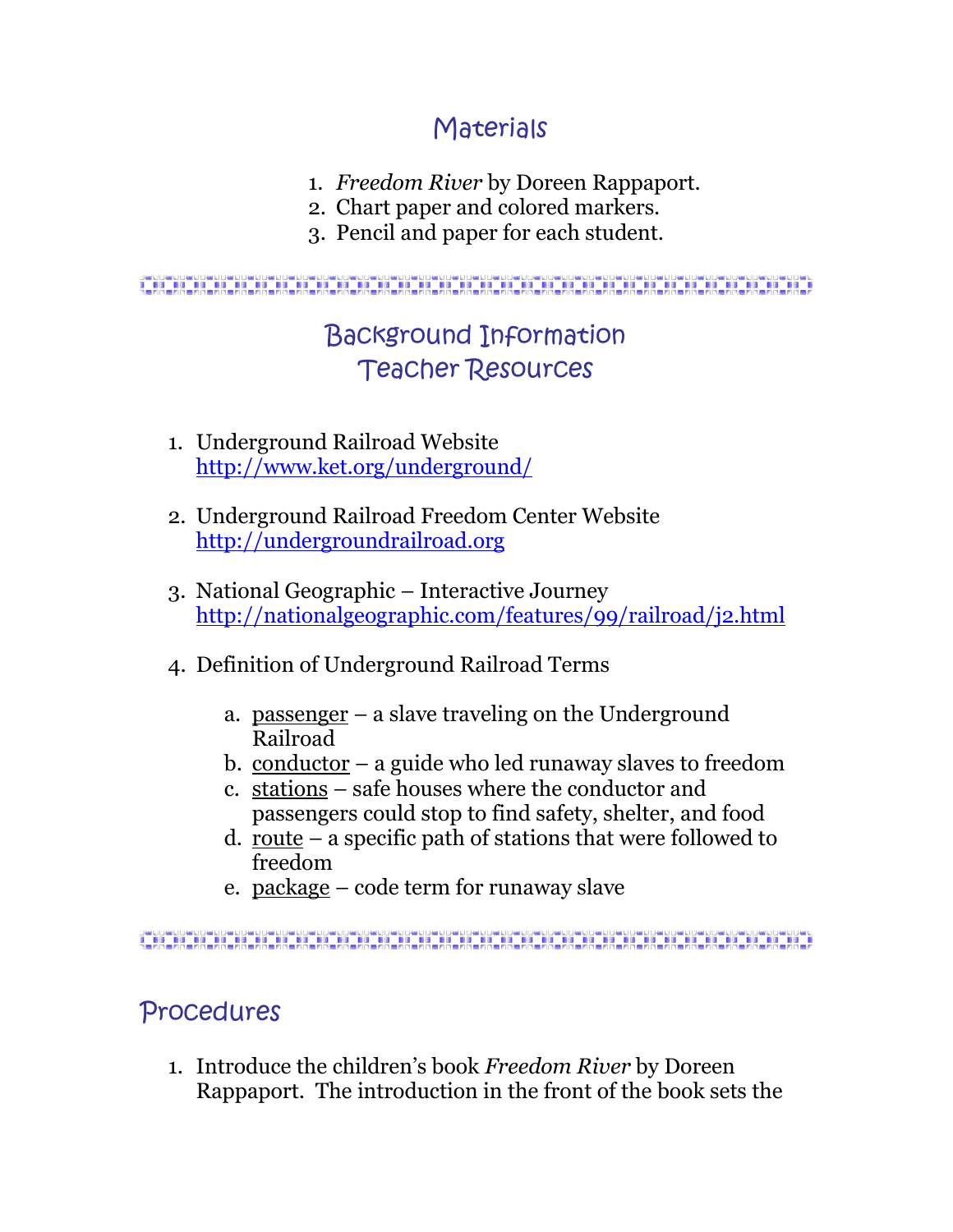#### stage for the story. After reading the introduction, ask the students the following questions:

- $\Rightarrow$  If you were a slave, what would your life be like?
- $\Rightarrow$  Why do you think slaves risked their lives to run away?
- $\Rightarrow$  Why do you think others risked their lives to help slaves run away?
- $\Rightarrow$  If you were a slave, what would freedom mean to you?

#### 2. Read aloud *Freedom River*. Discuss the following questions:

- $\Rightarrow$  What qualities did John Parker possess that allowed him to continue to help slaves escape to freedom?
- $\Rightarrow$  Why did John Parker feel the need to help others?
- $\Rightarrow$  What obstacles did John Parker face in this story?
- 3. Using four pieces of chart paper and four different colored markers, write one of the following four themes at the top of each piece of chart paper:
	- $\Rightarrow$  Desire for Freedom
	- $\Rightarrow$  Courage
	- $\Rightarrow$  Cooperation
	- $\Rightarrow$  Perseverance

As a class, list specific events from the story that demonstrate these themes. It is possible that one event may be listed under more than one category. Allow time for discussion.

### 4. Students will now respond to the following writing prompt:

John Parker was an amazing individual who played an important role on the Underground Railroad. The Underground Railroad Freedom Center has proposed that escaping slaves were driven by four basic themes:

Desire for Freedom Courage Cooperation Perseverance

Explain which of these characteristics you feel was most important to the *Freedom River* story. Be sure to demonstrate your opinion based on specific examples from the story.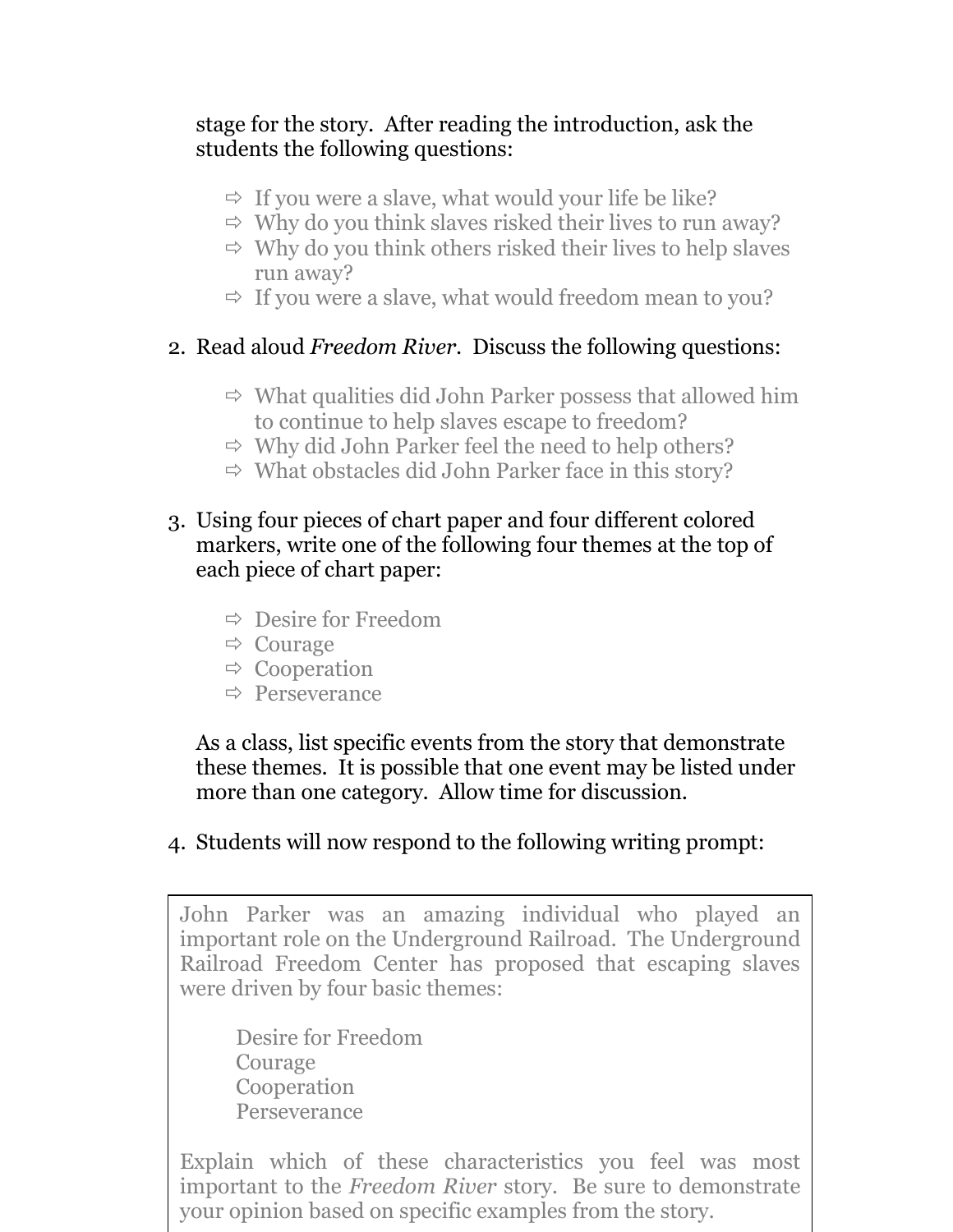Before allowing students to respond to the writing prompt, use the writing rubric to review the expectations for the writing assignment.

5. After students have completed the assignment, allow them to share their work.